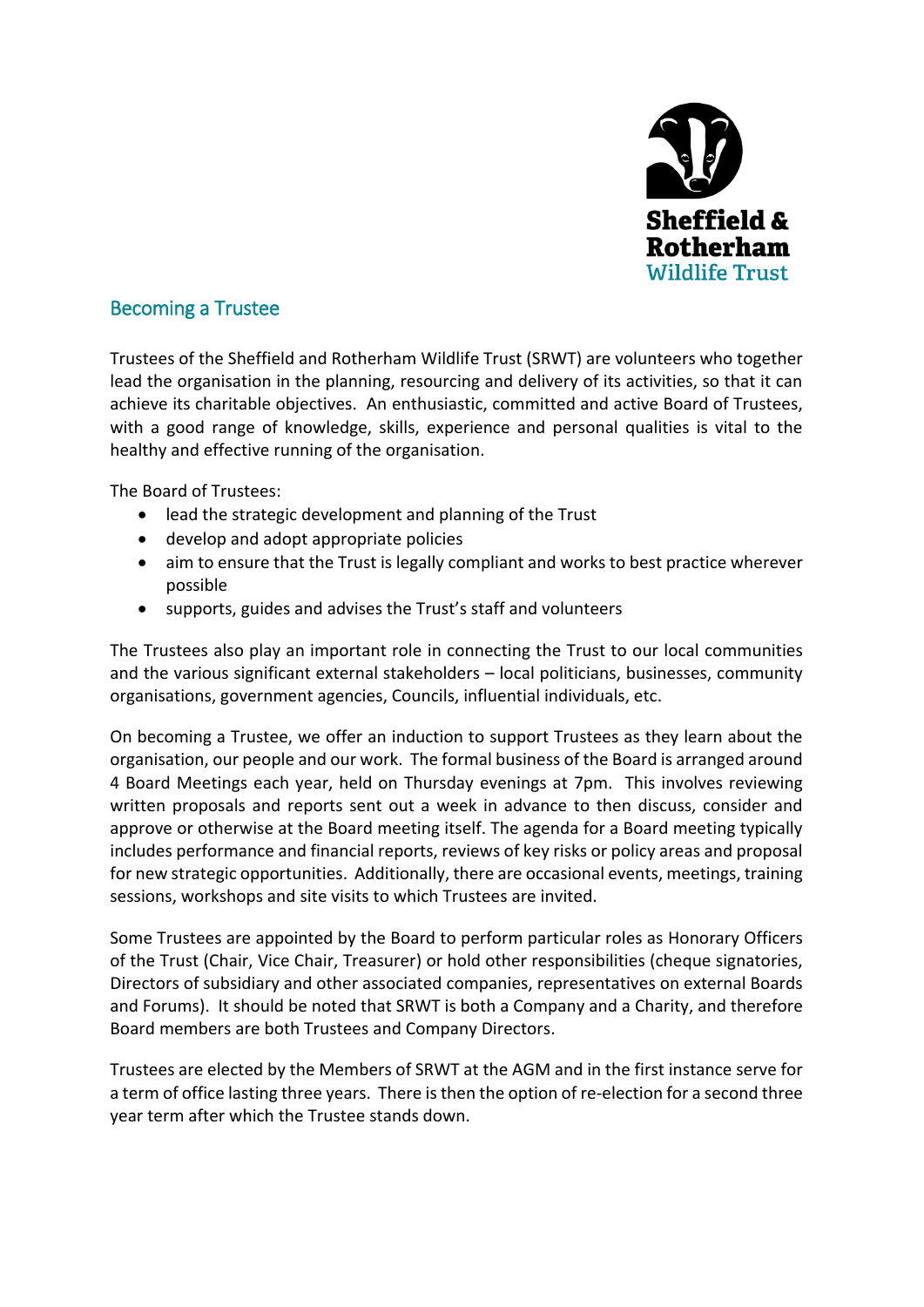# Trustee Role Description

# Statutory Duties

By becoming a Trustee, each member of the Board makes a commitment to undertake the following statutory duties:

- To ensure that the Sheffield & Rotherham Wildlife Trust complies with its articles of association, charity law, company law and any other relevant legislation or regulations, including reporting to Companies House and the Charity Commission.
- To ensure that the Sheffield & Rotherham Wildlife Trust pursues its objects as defined in its articles of association and that it carries out its purposes for public benefit.
- To ensure the Sheffield & Rotherham Wildlife Trust uses its resources exclusively in pursuance of its objects.
- To contribute actively to the board of Trustees' role in giving firm strategic direction to the Sheffield & Rotherham Wildlife Trust, setting overall policy, defining goals and setting targets and evaluating performance against agreed targets.
- To safeguard the good name and values of Sheffield & Rotherham Wildlife Trust.
- To ensure the effective and efficient administration of Sheffield & Rotherham Wildlife Trust.
- To ensure the financial stability of Sheffield & Rotherham Wildlife Trust.
- To protect and manage the property of the charity and to ensure the proper investment of Sheffield & Rotherham Wildlife Trust's funds.
- To appoint the chief executive officer and monitor his/her performance.
- To act with integrity and avoid any personal conflicts of interest or misuse of charity funds or assets – to act in the charity's best interests.
- To act with reasonable care and skill, taking expert advice when necessary.

*(From National Council for Voluntary Organisations. For more detailed information on the role of a Trustee please go to the Charity Commission website and download CC3: The Essential Trustee.)*

# Fulfilling the Role

In carrying out the above statutory duties, each Trustee is expected to:

- Familiarise themselves with the Trust's Strategy, governing documents and relevant Charity Commission guidance
- Attend and actively contribute to 4 Board meetings per year, the Annual General Meeting and 2 informal visits or workshops per year
- Use any specific skills, knowledge or experience they have to help the board of Trustees reach sound decisions
- Scrutinise board papers and other Trust documents
- Lead discussions and constructively contribute to debates
- Highlight new opportunities or threats to the Trust, drawn from their own networks and knowledge of the external environment in which the Trust operates
- Help the Trust to focus and address key issues and risks
- Provide guidance on new initiatives
- Contribute to issues in which the Trustee has special expertise